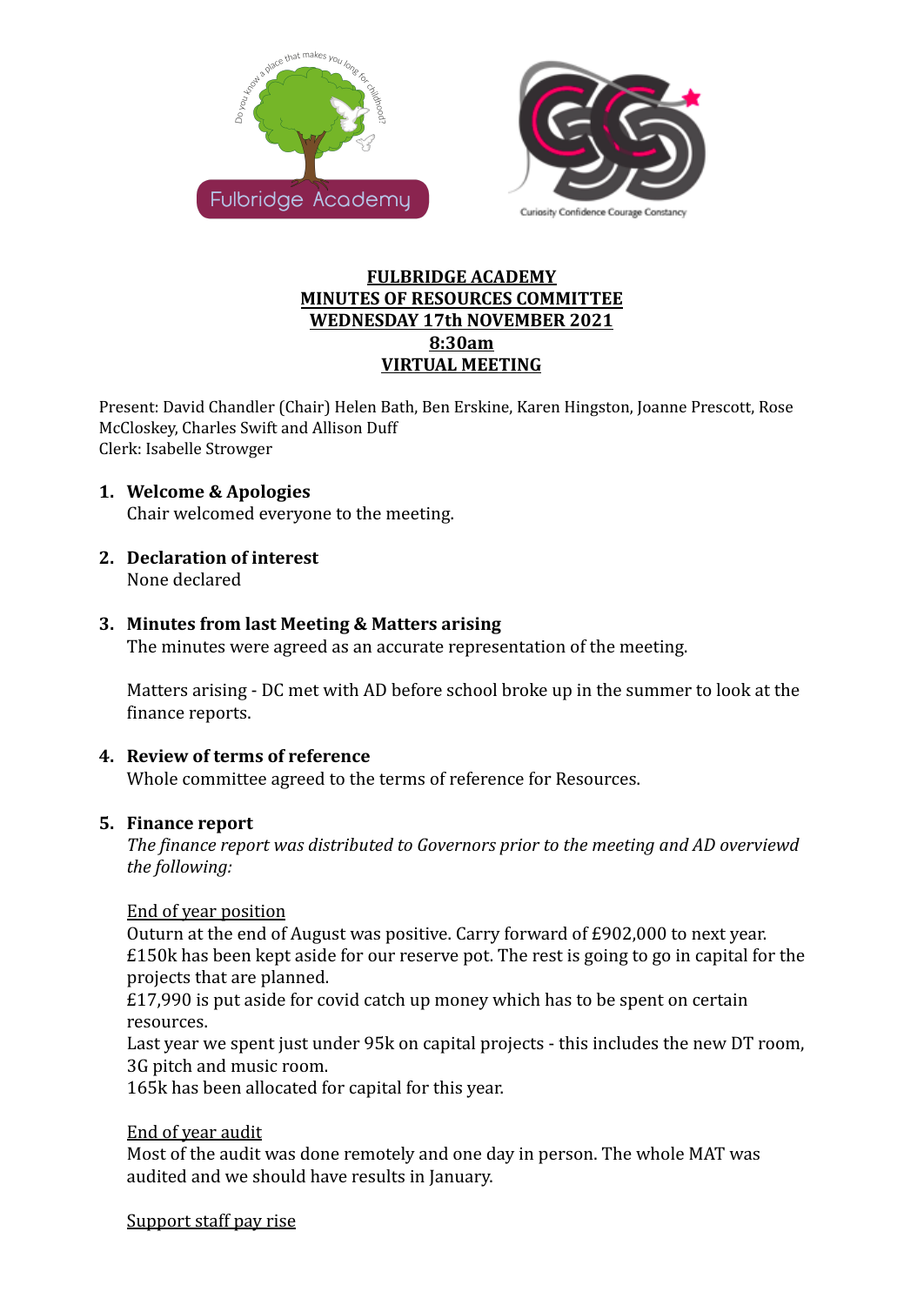



We have money aside ready for when this happens in either December or January. This will be backdated to April once agreed.

# Coding system

The coding system for the whole MAT has changed which will come into effect next year. I will be working on this over the next few weeks.

GOV - Did the budget alter the amount that is going to be paid to the support staff? AD - We have accrued the budget from last year and allowed for this within our plans for this year.

## **6. Capital Development/ Building work update**

*The Principal discussed the following:*

There have been major delays due to the current climate. However, the planning permission was successful. The price of materials has increased hugely over the last 6-9 months, meaning that we have had to go back to costing for the development itself. We received the costing back the other day and it is not as high as expected.

The architect is recommending we look at the first part of the project and complete it before moving onto stage 2. With this part of the project complete, we can move the children out of the building that's going to be knocked down and into the new classrooms. Then we can look at costing the 2nd part of the project.

Stage 1 of the project:

- add two new reception classrooms
- make the changes to the end of the year 6 corridor
- move the first aid room into a more central place
- visitor toilets closer to the lodge
- extension to the dining room

We are waiting for the next update from the architect. This next step will be to contract a builder.

# GOV - Will this be before Christmas?

PRINCIPAL - Hopefully we will have an update next week. We hope to contract a builder in the new year for work to start in the summer. It is easier to start the work when the weather is nicer as it means if we have to close part of the corridor off, it's nicer to walk the children outdoors. We will take their advice on what work can be done during term time and then some of the work in the summer holidays.

GOV - Are we going to find difficulties funding this?

PRINCIPAL - We can afford the projects still. The original cost was 1.1 million. Costings have come back now for the 1st part of the project at 690k which is the main part of the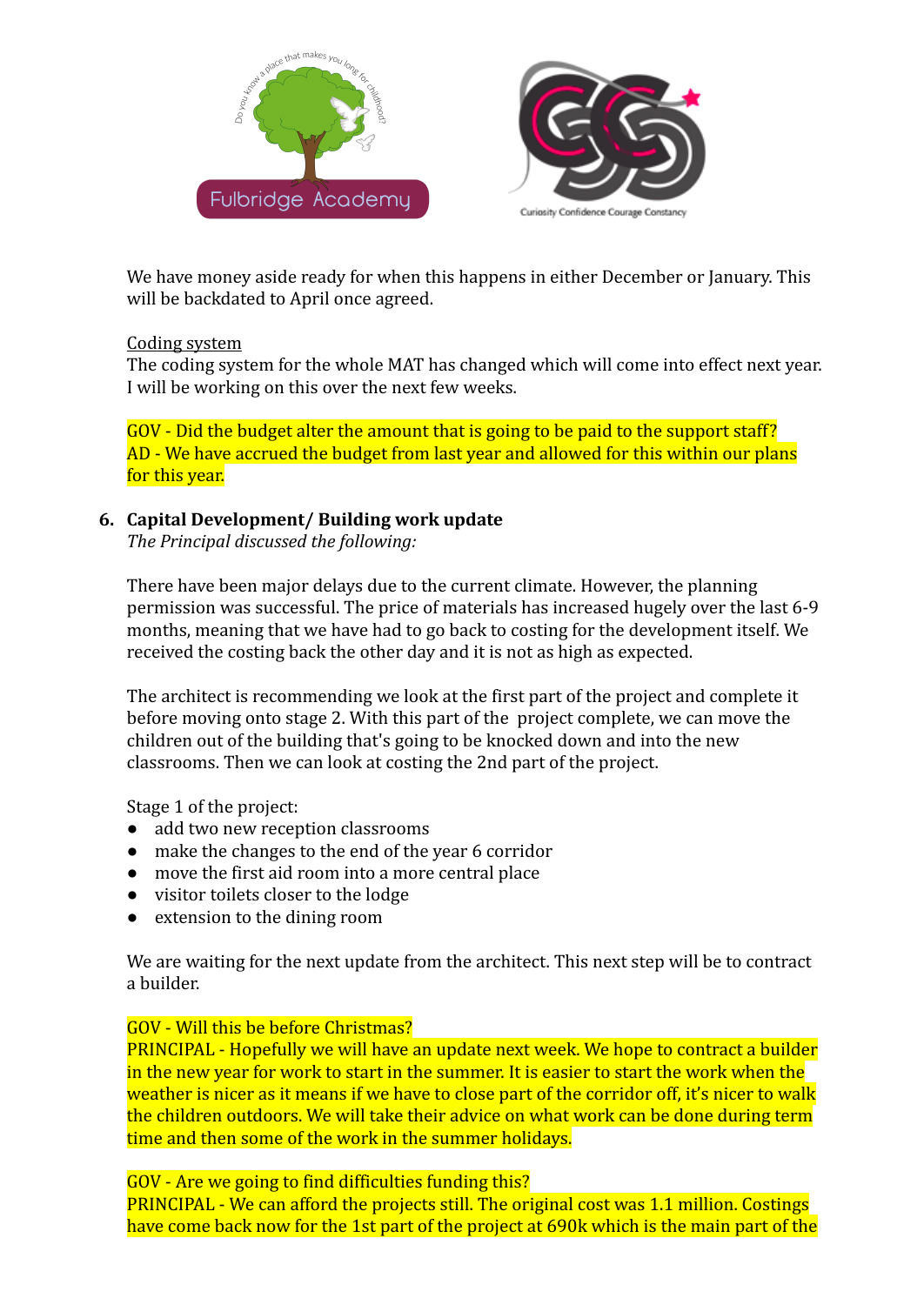



work. We've been advised to add 10% to this because by the time it comes round to contracting the builders, there's potential it might have gone up slightly again.

GOV - We have 3 years to complete the work on the planning permission? PRINCIPAL - The 3 years is to start the work. It can then take as long as we want.

## **7. Premises & Health and Safety report**

*The report was issued to the committee prior to the meeting and the Principal overviewed the following:*

Heating and water systems are shown as 'needs attention'. This is not because it's not working, but because it needs updating and this is happening this weekend. School opened in 1935 so it is a really old system, it works well but needs some updating.

GOV - Are there any plans to replace the system to make it more environmentally friendly?

PRINCIPAL - That is the plan for some stage in the future which we need to look at costs for. When we asked the architect, he said it will be quite costly due to the size of the school and the size of the heating system that we've got. We have started looking at other more environmentally friendly things around school, such as lighting and ventilation.

GOV - What happens to the electricity generated from our solar panels? PRINCIPAL - It works out slightly discounted as it's a subsidised electricity rate. It is beneficial to have them. GOV - Will this be the case for always or will this expire? PRINCIPAL - We will try to find out and share with you.

#### ACTION - Share with the committee an update on solar panels

Building fabric is marked as 'minor issues' this is due to the PE shed that has been fenced off and will eventually be knocked down. This is completely safe but we've marked it as amber because there are loose tiles.

Sports facilities are marked as 'minor issues' due to the flooring around Excalibur which will be resurfaced. We have moved the fence in that area so it squares the area off with the idea that we will put some extra play equipment out there and then resurface the whole area at once.

The climbing wall is now being used in the main hall and staff have been trained in this area.

# **8. Pupil Premium update**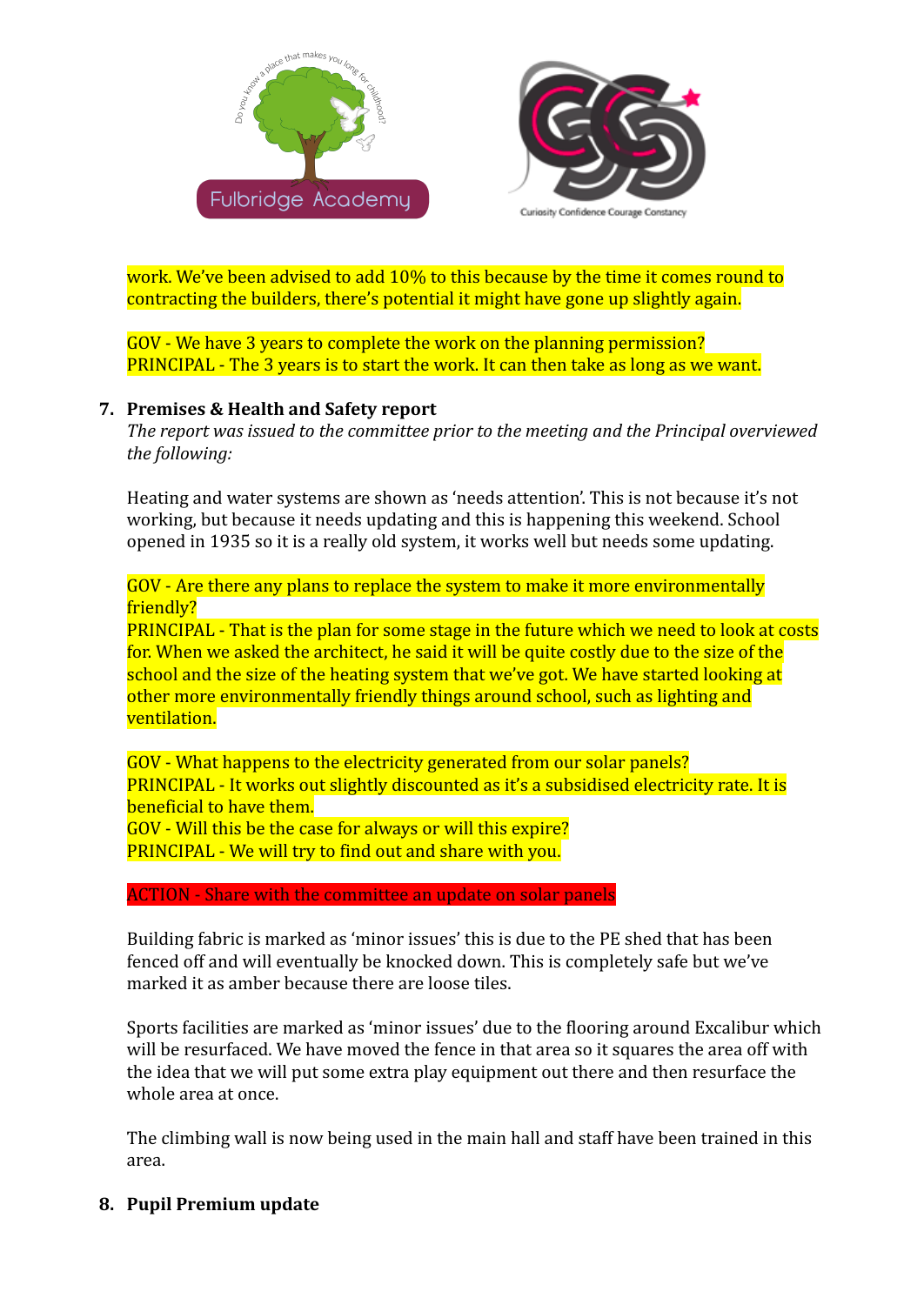

*The document was issued to the committee prior to the meeting. The Principal overviewed the following:*

This is the new DfE format that all schools have been asked to adopt so that everyone is using the same format.

The first page covers a school overview and funding overview. It is then split into 3 parts:

1) Teaching - covering CPD, recruitment and retention and improving the quality of teaching.

2) Academic support - work we are doing with children, structured interventions and tutoring.

3) Wider strategies - work that we do around attendance to support families, the work the inclusion team do to support families for food parcels and additional help at home, as well as parental engagement that allows parents to come in and see the lessons to hopefully support their child more at home.

There is also a section for our 7 main challenges that we identified among our disadvantaged pupils.

GOV - It seems heavily focused towards English and not much focus on maths. Is there a reason for this?

PRINCIPAL - A lot is focussed on early years where the main work is based on oracy, phonics and reading. We know if we get this right, everything else slots into place. We can try and fill the gap when they get older, but the biggest impact is to get it right from day 1 in reception. The assessment for learning and the way we feedback does cover all of the learning. We are also looking at support we give to the current year 2 cohort who have missed some of reception and year 1 due to lockdowns. We are doing a lot more phonics work with them that they would have done in year 1 and extra initial maths and early reading skills that they would have missed out on. A lot of these skills children do get with good parenting at home. We know children learn so much from day to day conversations at home.

GOV - We arent that far behind the expected scale score for assessment? PRINCIPAL - We can send out an updated document which will include year 2 and 3 results. The gap between PP and non PP isn't big.

### ACTION - Send updated PP report to the committee.

GOV - Is there a reason it was decided year 4's would be given the laptops for homework?

PRINCIPAL- We wanted to make use of the DfE laptops we had in school. In terms of research, we looked at what age they are most likely to be more independent with working at home with homework. We wanted it to be as young as possible without it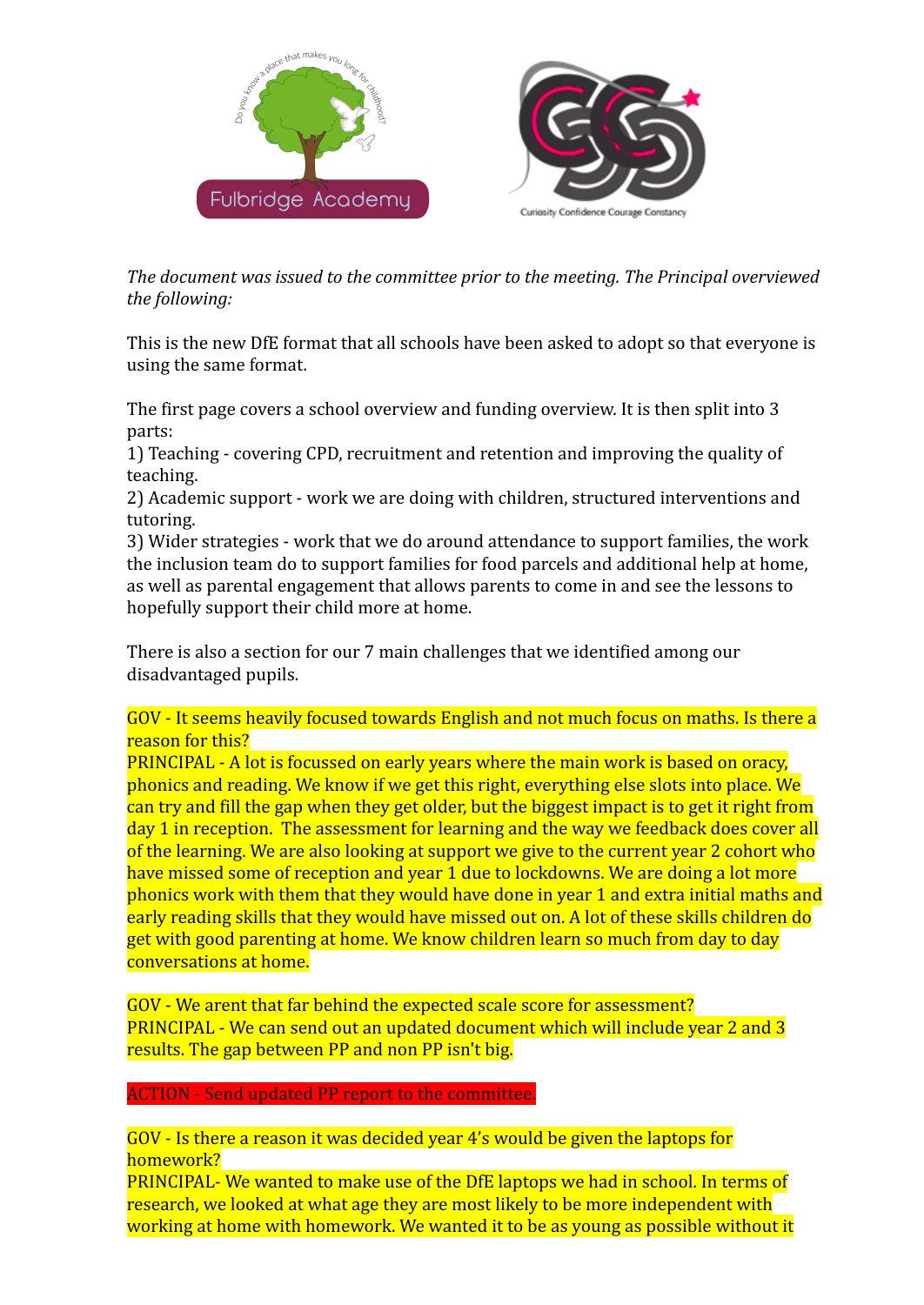



taking up lots of parental time. Looking at the research, it shows year 4 children will be able to access it by themselves without needing too much support. GOV - My daughter is really enjoying it and often asking for more work!

## **9. Sports Premium Update**

*The sports premium report was issued to the committee prior to the meeting and the Principal overviewed the following:*

This is an on-going document for each year. Our main project was to improve the sports facilities at FAH. We added a small artificial turfed area that can be used for break and lunch times. We hope to be able to have the PE team do some activities there too. The money has also been used to purchase some gymnastics equipment.

GOV - Is there dancing in the morning at FAH? PRINCIPAL - The morning fitness has started and a morning dance club in the hall which can be booked via MCAS.

Swimming has restarted and we have had a really good uptake. We still do have some parents that do not want their child to go swimming, mainly for religious reasons. We have moved to Eye Primary rather than the Regional because of an increase in price. We take 15 children at a time and use our own minibus which reduces the cost of travel. We hire the entire pool and our PE teachers are trained to teach the session. It has worked out the same cost to parents as it did previously. It takes place during the usual PE session and logistically works much better and they are not missing anything else.

GOV - Best solution we have ever had to swimming. Amazed at the range of different activities we have. Do they all join in happily or are they reluctant to try the new things? PRINCIPAL - They are happy to try and it almost becomes the normal as they are used to these adventurous activities in their PE lessons. They are also more confident with that because they are used to it from a young age.

# **10. Performance Management**

*The Principal explained the following:*

We have started instructional coaching with all staff across school. They get a 20 minute coaching session with their coach who is either part of SLT or an experienced teacher. In the session, they look at a particular area of their development that they want to improve and then a third of the session is used to talk about wellbeing and how they are generally. This feeds into the 3 performance management review dates. Rather than set a target that lasts the whole academic year, when they achieve their coaching point, which is a more specific target, they then move onto a new target. It's more flexible and the conversation is more regular. In between the 20 minute sessions, the coach will go into the lesson and model the target for them etc if they need to.